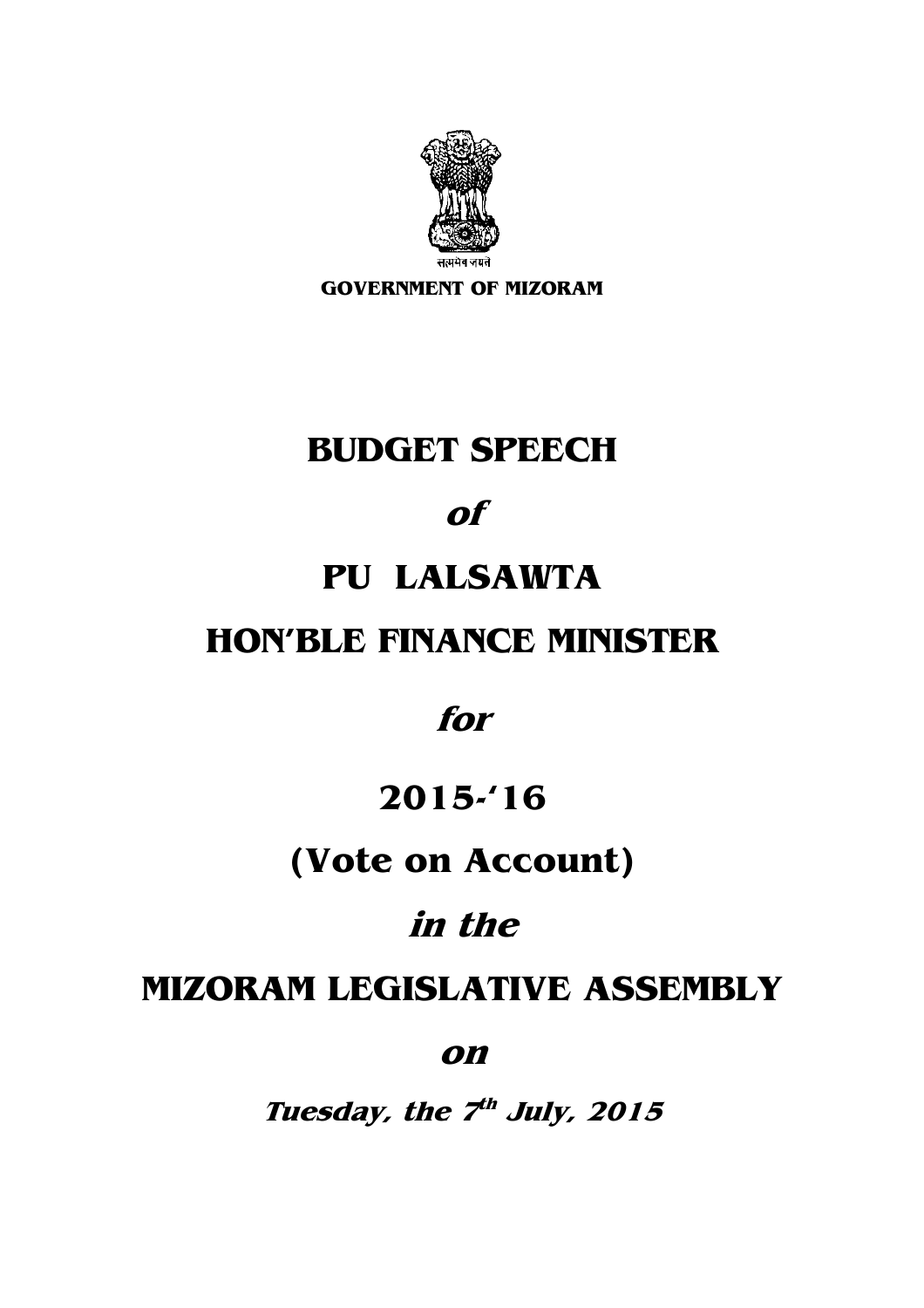#### **STATEMENT OF FINANCE MINISTER ON THE SECOND 'VOTE ON ACCOUNT' FOR 2015-2016**

Mr. Speaker Sir,

 With your kind permission, I am presenting to this august House the second Vote on Account for the months of August, September and October of the financial year 2015-16, for seeking its approval.

 In spite of giving utmost effort to lay a Regular Budget, we could not do so due to various reasons as was stated in my first Vote on Account speech. We hope to lay a Regular Budget as soon as possible.

We have not yet received clear cut instructions from the concerned Ministries of the Central Government about the exact ratios of sharing pattern of various Centrally Sponsored Schemes (CSSs), which cause difficulty in presenting a Regular Budget.

Even though the recommendation of the Fourteenth Finance Commission was in favour of State Governments by increasing the share in taxes from 32 per cent to 42 per cent, the discontinuance of the Special Category Status of the North Eastern States has caused insurmountable financial problem to Mizoram and other North Eastern States, as increase in the States' sharing ratio with the Central Government in respect of Centrally Sponsored Schemes has been indicated by the Central Government. Being a resource deficient State we may not be in a position to take up certain Centrally Sponsored Schemes, which Mizoram State could somehow manage with some difficulty.

 The North Eastern States, including Mizoram, have submitted to the Central Government a joint and common cause demanding the restoration of the privileges of a Special Category State. We are still awaiting a positive response from the Central Government.